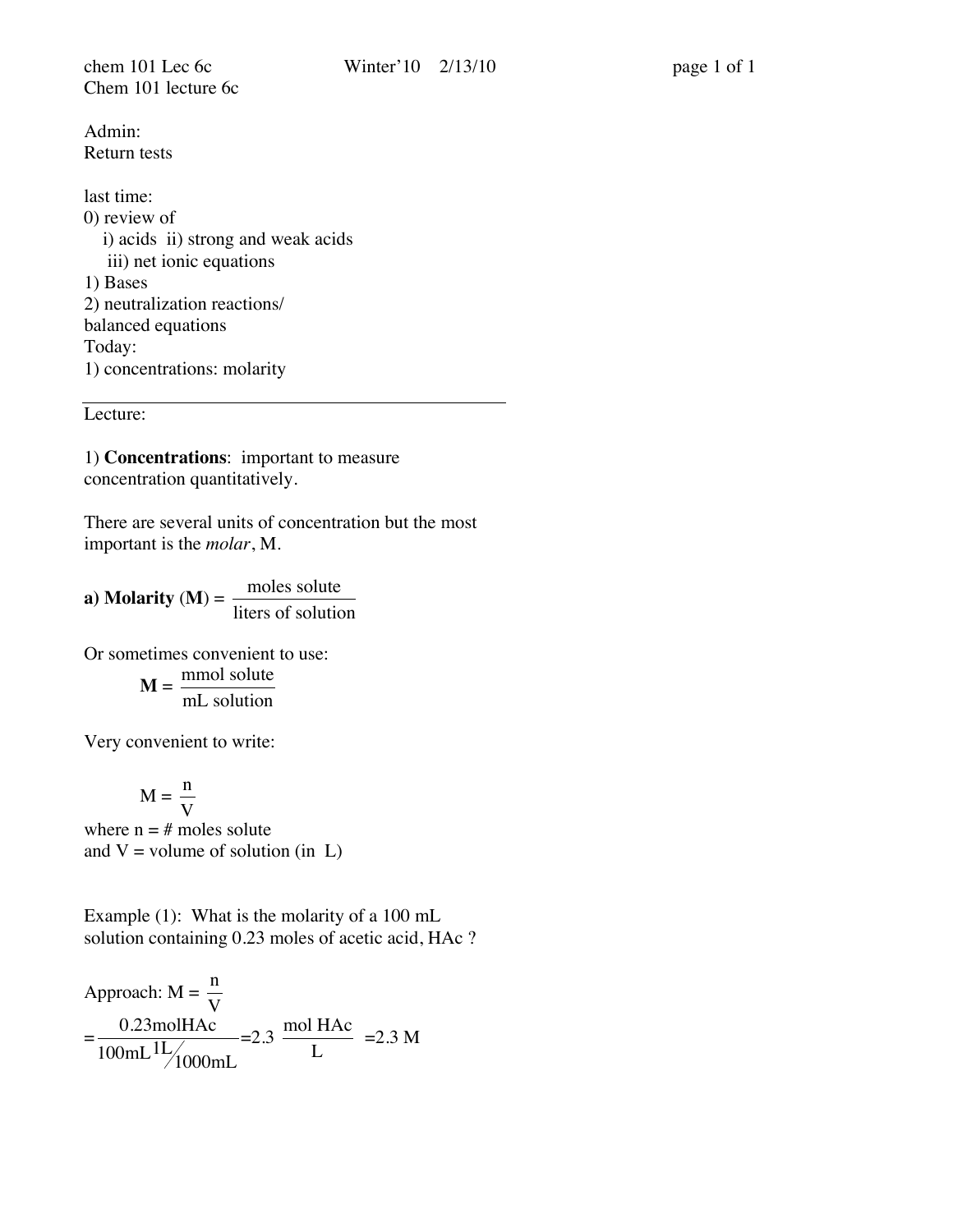Example (2) : How many grams of NaCl (58.5g/mol) are in 25.0 mLs of a 0.110M NaCl solution?

Approach:  $M = \frac{n}{\sqrt{n}}$ V  $\Rightarrow$  n = MV

So #g NaCl =  $(FW)(n) = (FW)MV =$ 

 $\sigma$  $(\frac{58.5 \text{ g NaCl}}{\text{mol NaCl}})(\frac{0.110 \text{ mol NaCl}}{\text{L}})$  (25.0 mL) $(\frac{1 \text{ L}}{1000 \text{ mL}})$  =

 $= 0.161$  g NaCl

Example(3) If a 0.020 M sucrose solution contains 0.10 moles of sucrose, what is its volume?

2) *Preparing solutions!* 

Example: prepare 100. mLs of 0.0200 M glucose (180. g/mol). Approach: First determine the grams of solute needed

*3) Diluting solutions!!!*  $M_1V_1 = M_2V_2$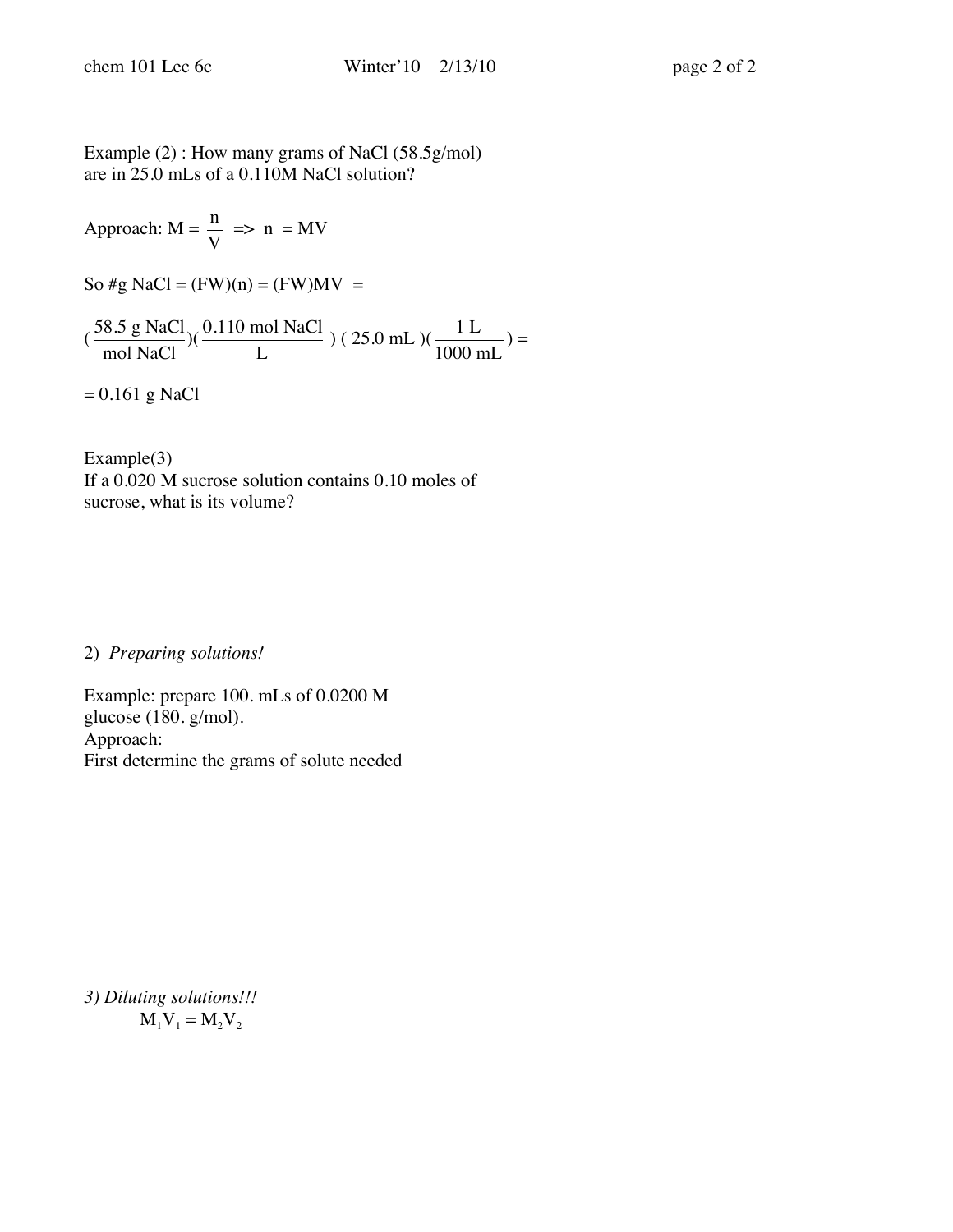chem 101 Lec 6c Winter' 10 2/13/10 page 3 of 3 4) Titration During titration, solutions are added until they JUST completely neutralize the other.

*end point* or *equivalence point* = point where neutralization is just completed.

*Indicator* = reagent which changes color to show endpoint is reached. Example: phenolphtalein (pink = base, colorless=acid)

at the **endpoint**: ("equivalence point")

# moles H<sup>+</sup> donated= # moles H<sup>+</sup> accepted

# equivalents  $H^+ = #$  equivalents  $H^+$  accepted.

"equivalents" =  $#$  moles of  $H^+$  accepted or donated.

Molar (M) = 
$$
\frac{\text{moles solute}}{\text{liters of solution}}
$$
 (units:  $\frac{\text{mol}}{\text{L}}$ )  
Normal (N) =  $\frac{\text{equiv. solute}}{\text{liters of solution}}$  (units:  $\frac{\text{eq.}}{\text{L}}$ )  
0.10 M HCl = .1mol HCl/L  
but each HCl produces a H<sup>+</sup>  
so, .10 M HCl = .1N HCl

 $0.25M H_2SO_4 =$  \_\_\_\_\_\_\_ N  $H_2SO_4$ 

5) Titration examples:

example: volumetric analysis of a solution containing acid or base



 25 mL of NaOH where [NaOH]=?

End point is reached when neutralization is "just completed".